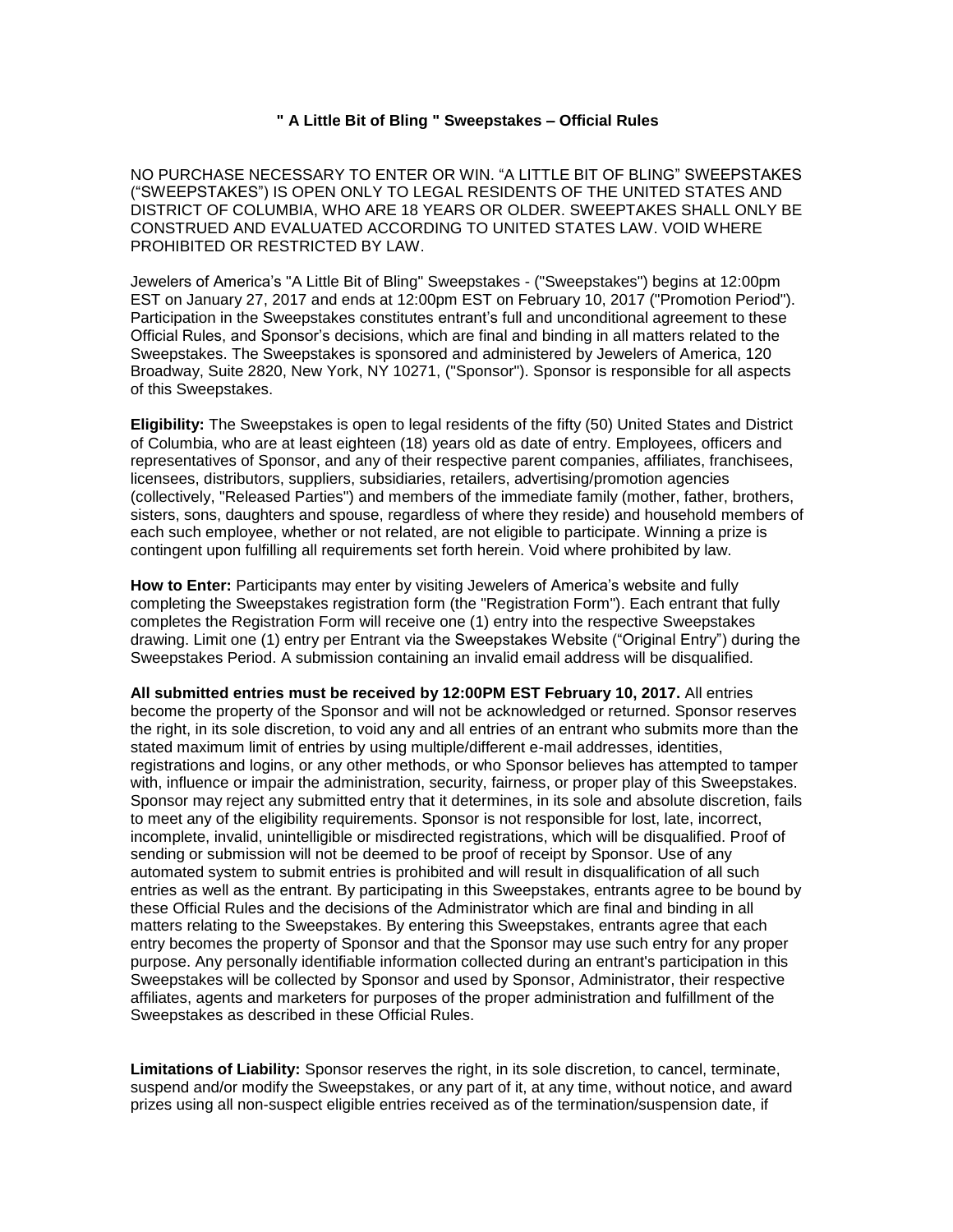any infection, computer virus, bugs, tampering, unauthorized intervention, fraud, technical failures, or any other cause beyond Sponsor's reasonable control, affects the integrity or proper conduct of the Sweepstakes. Sponsor reserves the right, in its sole discretion, to disqualify any individual who tampers with the entry process (if applicable) or the operation of the Sweepstakes or to be acting in violation of these Official Rules or any other promotion or in a disruptive manner. Sponsor assumes no responsibility for any error, omission, interruption, deletion, defect, delay in operation or transmission, communications line failure, theft or destruction or unauthorized access to, or alteration of, entries. Sponsor is not responsible for: lost, late, incomplete, illegible, incorrect, delayed, garbled, undelivered, or misdirected entries; theft, destruction or unauthorized access to, or alteration of, entries; failures or malfunctions of phones, phone lines or telephone or data transmission systems; interrupted or unavailable network, server or other connections; any error, omission, interruption, defect or delay in any transmission or communication; traffic congestion on the Internet or any technical problem, including but not limited to any injury or damage to any person's computer related to or resulting from Sweepstakes participation; typographical, printing or other errors or omissions in these Official Rules, in any Sweepstakes-related advertisements or other materials, or other problems or errors of any kind whether computer, network, mechanical, human, electronic, typographical, printing or otherwise relating to or in connection with the Sweepstakes, including, without limitation, errors or problems which may occur in connection with the administration of the Sweepstakes, in the processing of entries, in the selection or announcement of winners or in the awarding of prizes. Sponsor's failure to enforce any term of these Official Rules shall not constitute a waiver of that provision.

Sponsor is not responsible for any damage to an entrant's system which is occasioned by participating in this Sweepstakes or by downloading any information necessary to participate in the promotion. Sponsor also is not responsible for incorrect or inaccurate entry information, whether caused by Internet users or by any of the equipment or programming associated with or utilized in the Sweepstakes or by any technical or human error, which may occur in the processing of the entries in the Sweepstakes. CAUTION: ANY ATTEMPT TO DELIBERATELY DAMAGE ANY WEBSITE OR UNDERMINE THE LEGITIMATE OPERATION OF THE SWEEPSTAKES IS A VIOLATION OF CRIMINAL AND CIVIL LAWS AND SHOULD SUCH AN ATTEMPT BE MADE, THE SPONSOR RESERVES THE RIGHT TO SEEK DAMAGES OR OTHER REMEDIES FROM ANY SUCH PERSON(S) RESPONSIBLE FOR THE ATTEMPT TO THE FULLEST EXTENT PERMITTED BY LAW. In the event of a dispute regarding the identity of an individual who actually submitted an online entry, the entry will be deemed submitted by the authorized account holder of the email account. "Authorized account holder" is defined as the natural person who is assigned to an email account by an Internet access provider, online service provider or other organization (e.g., business, educational, institution, etc.) that is responsible for assigning email addresses for the domain associated with the submitted email address. Potential winner may be required to show proof of being the authorized account holder.

**Prize:** There will be one (1) Prize Winner. The Prize Winner will receive a \$500 gift certificate to a Jewelers of America Retail Member (jewelry store) of their choice. The Approximate Retail Value of the prize is \$500. The Prize shall be provided on an AS IS basis, and Sponsor disclaims all warranties, whether express or implied, including any warranties of merchantability, fitness for a particular purpose and non-infringement with respect thereto. By accepting the Prize, the Prize Winner agrees to release the Released Parties from any and all liability whatsoever for any injuries, losses, or damages of any kind caused by entering the promotion or for damages of any kind caused by any prize or resulting from acceptance, possession, or use/misuse of prize awarded, or while preparing for, participating in, and/or traveling to and from any prize-related activity. The prize is not exchangeable, transferable, or redeemable for cash. There are no substitutions unless specified by the Sponsor. The Sponsor reserves the right at its sole discretion to substitute any prize package with another prize of equal or greater value.

**Drawing and Notification:** One (1) winner will be randomly drawn. The winner will be selected from among all eligible entries received in a random drawing on or about February 13, 2017.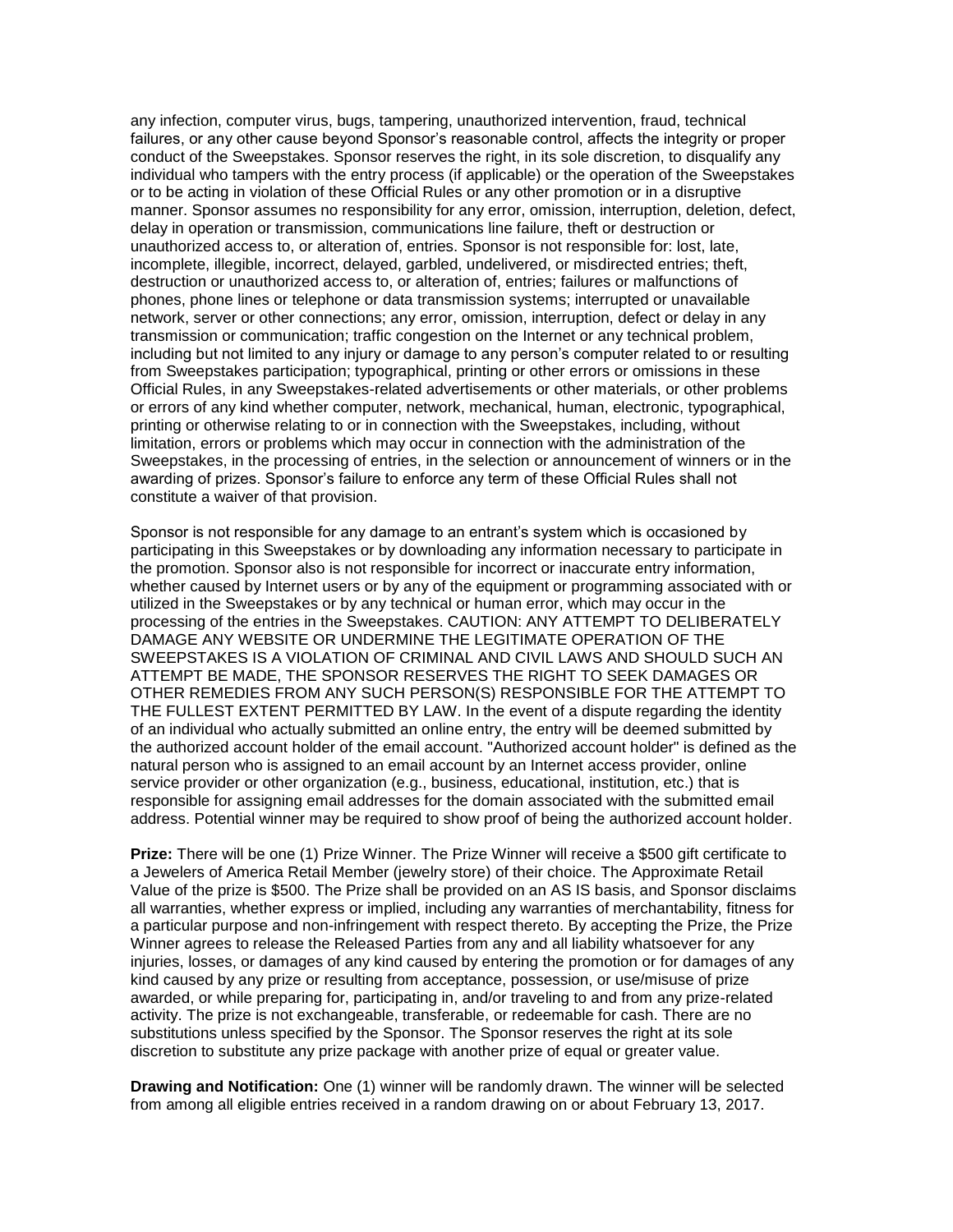Odds of winning will depend on the total number of eligible entries received for a particular drawing. The Prize winner will be notified by telephone and/or email (or other home delivery service) based on the information provided by the entrant in the Registration Form.

**Prize Conditions:** All taxes, if applicable, are the sole responsibility of the winner. The Prize Winner will be required to sign an Affidavit of Eligibility and Liability/Publicity Release. The Prize shall be delivered to the applicable Prize Winner within sixty (60) days from Sponsor's receipt of an executed Affidavit of Eligibility and Liability/Publicity Release from such winner. No alternative prize, cash equivalent or other substitution is permitted. Prize is nontransferable. If a prize or prize notification is returned as unclaimed or undeliverable to a potential winner, or if potential winner cannot be reached within three (3) calendar days from the first notification attempt, or if a potential winner is not in compliance with these Official Rules (as such person shall be disqualified), an alternate winner will be selected. The potential winner is subject to verification before any prize will be awarded.

**Other Terms & Conditions:** The Sweepstakes is subject to all applicable federal, state, and local laws (if applicable). By participating in the Sweepstakes, entrants agree to be bound by these Official Rules and agree that: 1.) Released Parties and their designees and assigns shall have the right and permission to use (unless prohibited by law) the winner's name, photograph, likeness, statements, biographical information, voice and address (city and state), in all forms of media, in perpetuity, without further notice, permission or compensation, and 2.) Released Parties and their designees and assigns and all of their respective officers, directors, employees, representatives and agents shall have no liability and entrant will indemnify, defend and hold Released Parties harmless from any liability, loss, injury, or damage to entrant themselves or any other person or entity, including personal injury, death or damage to personal or real property, to entrant or any other person or entity due in whole or in part, directly or indirectly, by reason of the acceptance, possession, use or misuse of the prize (including any prize activity or travel related thereto) or participation in this Sweepstakes. Entrants further acknowledge that Released Parties and their designees and assigns and all of their respective officers, directors, employees, representatives and agents have neither made nor are in any manner responsible or liable for any warranty, representation or guarantee express or implied, in fact or in law, relative to the prize, including, but not limited to, its quality or fitness for a particular purpose. Sponsor reserves the right, in its sole discretion, to disqualify any entry and to modify, terminate or suspend this Sweepstakes should virus, bugs, non-authorized human intervention, action of entrants, or other causes beyond the reasonable control of Sponsor corrupt or impair the administration, security, fairness or proper play of the Sweepstakes and, if the Sweepstakes is modified, terminated or suspended, at Sponsor's discretion, select winners from those eligible, non-suspect entries.

**Disputes:** By entering the Sweepstakes, entrants agree that 1.) Any and all disputes, claims, and causes of action arising out of or connected with the Sweepstakes, or any prizes awarded, shall be resolved individually, without resort to any form of class action; 2.) Any and all claims, judgments and awards shall be limited to reasonable, actual out-of-pocket costs incurred, including costs associated with entering the Sweepstakes but in no event attorneys' fees; and 3.) Under no circumstances will any entrant be permitted to obtain any award for, and entrant hereby waives all rights to claim, punitive, incidental or consequential damages and any and all rights to have damages multiplied or otherwise increased and any other damages, other than for reasonable, actual out-of-pocket expenses, and any and all rights to have damages multiplied or otherwise increased. All issues and questions concerning the construction, validity, interpretation and enforceability of these Official Rules, or the rights and obligations of the entrants and Sponsor or the Released Parties in connection with the Sweepstakes, shall be governed by, and construed in accordance with the laws of the State of New York. Any legal proceedings arising out of this Sweepstakes or relating to these Official Rules shall be instituted only in the federal or state courts of the City of New York, and the parties consent to jurisdiction therein with respect to any legal proceedings or disputes of whatever nature arising under or relating to these Official Rules. The invalidity or unenforceability of any provision of these Official Rules shall not affect the validity or enforceability of any other provision. In the event that any provision is determined to be invalid or